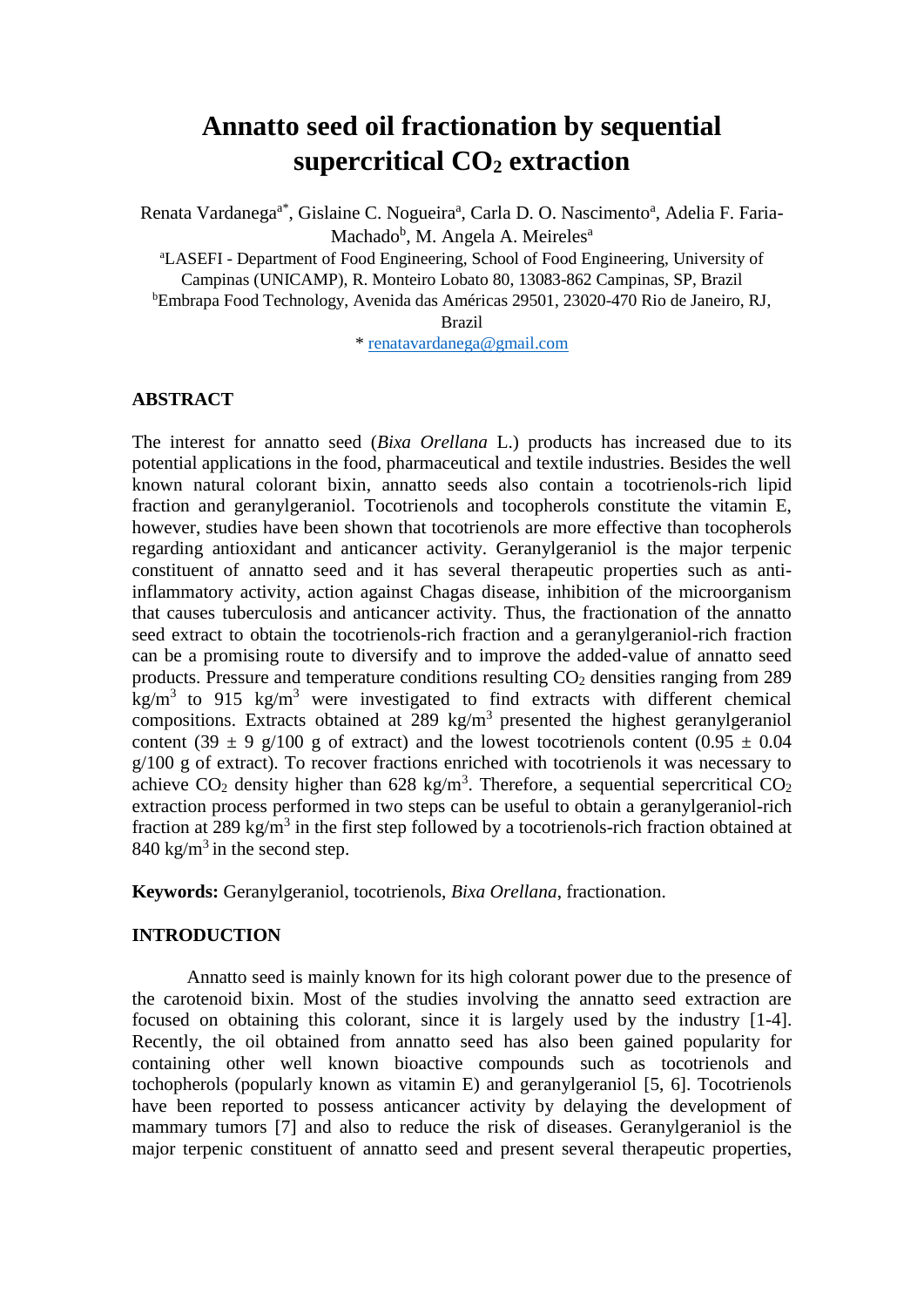such as anti-inflammatory activity [\[8\]](#page-5-4), action against Chagas disease [\[9\]](#page-5-5) and anticancer activity [\[10\]](#page-5-6).

Besides the therapeutic properties of annatto seed oil, studies have reported that the initial removal of the oily fraction via supercritical  $CO<sub>2</sub>$  extraction can favor the subsequent extraction of bixin [\[3,](#page-5-7) [11,](#page-5-8) [12\]](#page-5-9). Thus, an integrated process to firstly recover the annatto seed oil by supercritical  $CO<sub>2</sub>$  extraction followed by a solvent extraction to recover the bixin fraction comes out as a promising alternative to enhance the utilization of this plant material in a biorefinery concept.

Albuquerque and Meireles [\[13\]](#page-5-10) patented a supercritical  $CO<sub>2</sub>$  extraction process for obtaining the crude oil and defatted annatto seeds. In light of the rich chemical composition of annatto seed oil, the fractionation of the crude oil to obtain tocotrienolsand geranylgeraniol-enriched fractions is a way to improve the quality of these extracts in terms of high concentration of the target compounds [\[14\]](#page-6-0). Recently, a process was developed aiming to fractionate the crude oil obtained by supercritical  $CO<sub>2</sub>$  in two separators vessels, i. e., the first separator operating at 39 °C and 9 MPa, and the second separator operating at 9  $\degree$ C and 4 MPa. The fractions obtained in each separator where qualitatively evaluated and presented distinct chemical profile [\[15\]](#page-6-1).

Another strategy to recover fractions with distinct chemical composition is the sequential extraction by exploring the selectivity of  $CO<sub>2</sub>$  in different operational conditions. The tunability of the solvent power of  $CO<sub>2</sub>$  with pressure allows isolating target compounds during the extraction or fractionation of products [\[16-18\]](#page-6-2). Fractionated extractions from elderberry pomace were also performed using supercritical CO<sub>2</sub> extraction followed by enhanced solvent extraction with CO2/EtOH/H2O mixtures as solvent to recover the lipid fraction and anthocyanin-rich extracts, respectively [\[18\]](#page-6-3). Viganó et al. [\[19\]](#page-6-4) successfully obtained three extract fractions of passion fruit bagasse concentrated in different target compounds by applying a sequential supercritical  $CO<sub>2</sub>$  extraction process with different combinations of temperature and pressure. Thus, the objective of this work was to investigate the influence of operational conditions on the chemical composition of annatto seed extracts aiming the proposal of a sequential supercritical  $CO<sub>2</sub>$  process to recover fractions with different compositions.

# **MATERIAL AND METHODS**

# **Plant material and reagents**

Annatto seeds (*Bixa orellana*) were purchased from Grão Salutte Vida Saudável (Campinas, Brazil). The seeds were manually selected and cleaned to remove heavy dirt and impurities and stored at -10 °C until the extractions. The seeds were not comminuted because the lipid fraction is mainly located on the particle surface. Carbon dioxide (purity > 99.9%) was purchased from Gama Gases Especiais Ltda (São Bernardo do Campo, Brazil).

### **Supercritical CO<sup>2</sup> extractions**

The experimental assays were performed in a commercial Spe-ed unit (Applied Separations, 7071, Allentown, USA). The 25-mL extraction vessel was filled with 17 g of whole annatto seeds, resulting a bed density of  $680 \text{ kg/m}^3$  and a bed porosity of 0.50. In the sequence,  $CO<sub>2</sub>$  was pumped in the bed and the condition of pressure and temperature was reached after 20 min (static period). Subsequently, the micrometric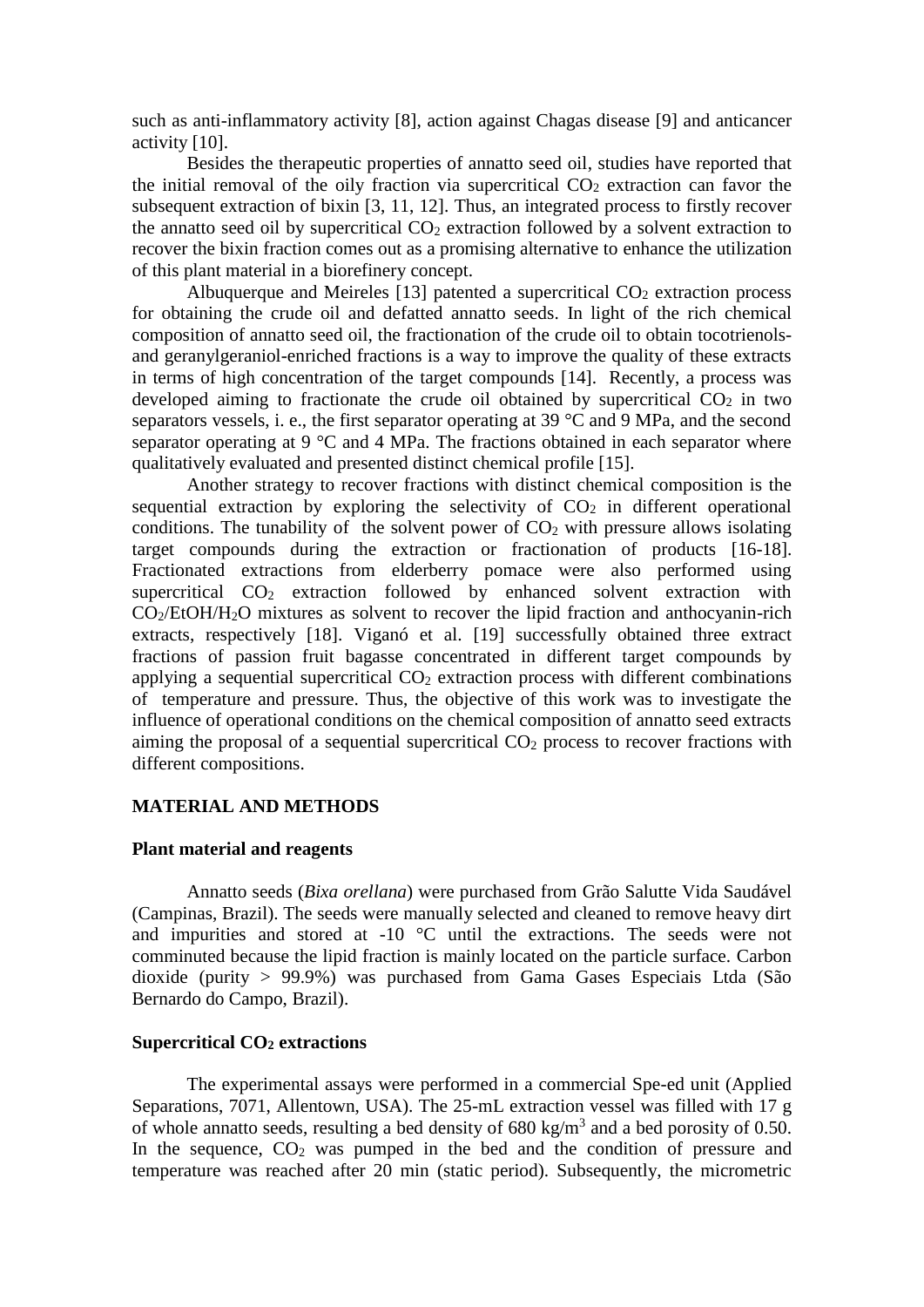valve was opened at a constant  $CO<sub>2</sub>$  flow rate to collect the extract. The  $CO<sub>2</sub>$  flow rate used for all assays was 5 g/min until reach the solvent to feed ratio of 25 (approximately 85 min).

#### **Chemical characterization**

# *Geranylgeraniol quantification*

Geranylgeraniol quantification was performed according to the method described by Silva et al. [\[6\]](#page-5-2) using high-performance liquid chromatograph equipped with a photodiode array detector (HPLC-DAD, Waters, Alliance E2695, Milford, USA). The compounds separation was obtained in a fused-core column (Kinetex  $C_{18}$ , 100  $\times$  4.6  $mm \times 2.6 \text{ µm}$ , Phenomenex, Torrance, USA). The mobile phase was composed by a solution containing methanol: ammonium acetate 50 mM (90:10, v/v). The column was maintained at 40 °C and the flow rate was 1 mL/min for 10 min in isocratic mode. An aliquot of 10 µL of each sample diluted to 500 ppm in ethanol was injected. Geranylgeraniol was detected at 210 nm and its quantification was performed using external calibration curve obtained with geranylgeraniol standard (purity  $> 85\%$ , Sigma-Aldrich, St. Louis, USA).

#### *Tocotrienols quantification*

The tocotrienols quantification was performed using HPLC equipped with fluorescence detector (HPLC-FLR, Waters, Alliance E2695, Milford, USA). The tocotrienols separation was obtained in a  $C_{30}$  column (250  $\times$  4.6 mm, 5um, YMC, Allentown, USA). The mobile phase was methanol (A) and methylic tert-butyl ether (B), using the following gradient: 0 min 90% A; 0.5 min 85% A; 14.5 min 15% A; 15 min 10% A; 16 min 10% A. The column was maintained at 35 °C and the flow rate was 0.8 mL/min. The excitation and emission wavelengths used in the detector were 290 and 330 nm, respectively. Tocotrienols were quantified using external calibration curve of δtocopherol (purity  $\geq$  90%, Sigma-Aldrich, St. Louis, USA) and γ-tocotrienol (purity  $\geq$ 95%, Merck, Darmstadt, Germany).

#### **Statistical analysis**

The influence of temperature (40 and 60  $^{\circ}$ C) and pressure (10, 17, 24 and 31 MPa) conditions on the extraction yield and chemical composition was evaluated using a fully randomized, full factorial design in duplicate. The influence of the parameters was determined by analysis of variance (ANOVA) using Minitab 16® (Minitab Inc, State College, USA) with 95% of confidence level (p-value  $\leq$  0.05). The significant differences between the treatments were evaluated using Tukey's procedure.

#### **RESULTS AND DISCUSSION**

## **Influence of the supercritical CO<sup>2</sup> parameters on the global yield**

The influence of the supercritical  $CO<sub>2</sub>$  parameters was evaluated in a singlestage process in order to understand the effect of temperature and pressure on the global yield and composition of the annatto seed oil. The global yields ranged from  $0.92 \pm 0.03$ to  $2.6 \pm 0.02$  g/ 100 g of annatto seed (Table 1). Temperature and pressure had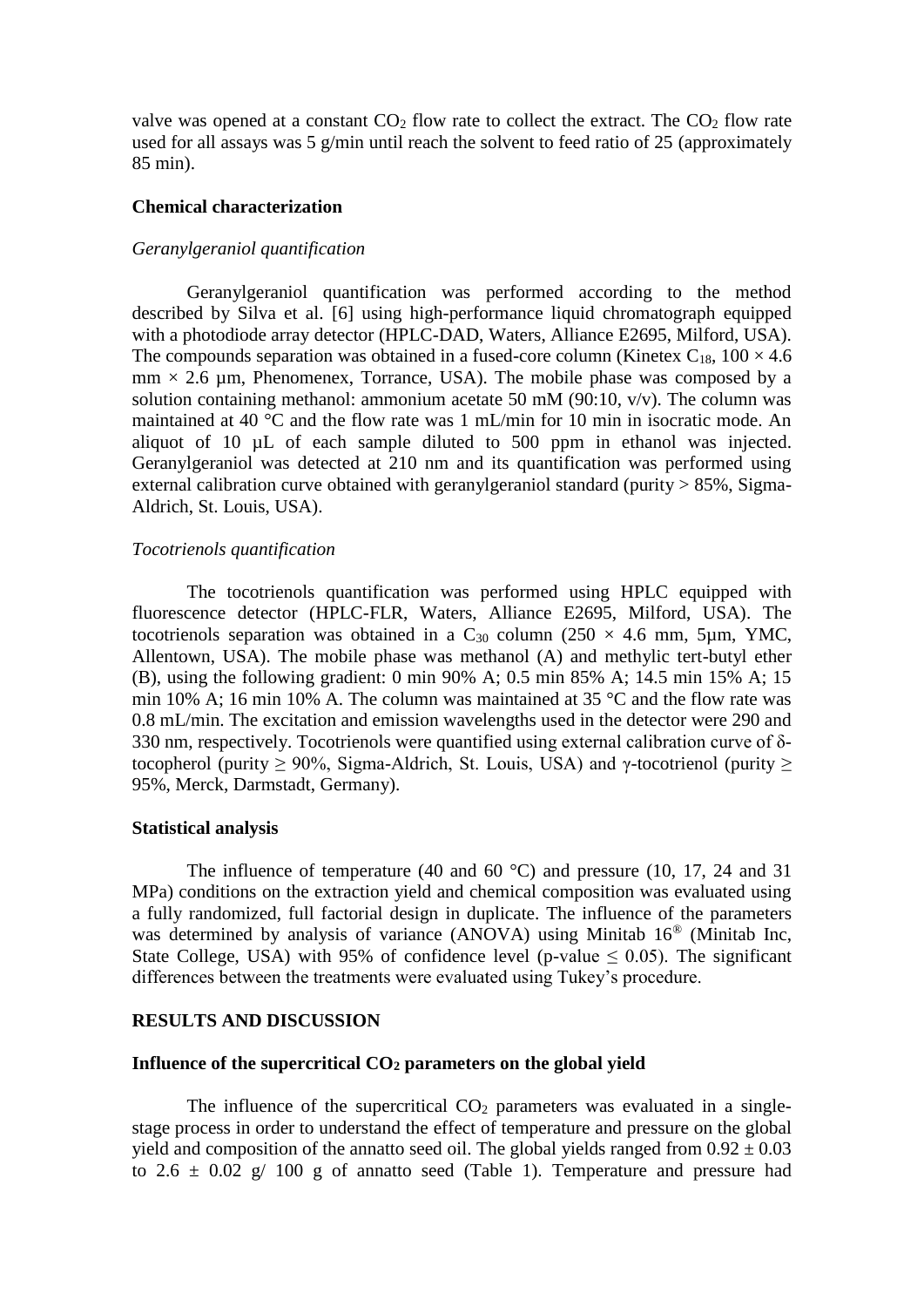significant effect on the global yield (p-value  $\langle 0.001 \rangle$ ). It can be verified that the increase in the operational pressure at a constant temperature resulted in the enhancement of global yield, which is mainly related to the increase of  $CO<sub>2</sub>$  density. The great increase of global yield was mainly observed with the  $CO<sub>2</sub>$  density increases from 289.95 to 628.61 kg/m<sup>3</sup> (0.92  $\pm$  0.03 to 1.88  $\pm$  0.04 g/ 100 g of annatto seed). The further  $CO_2$  density increases from 664.59 to 915.24 kg/m<sup>3</sup> presented a slight difference in the global yield.

| Global yield<br>Tocotrienols<br>$CO2$ density<br>Geranylgeraniol<br>Pressure<br>(MPa)<br>$\frac{\text{kg}}{\text{m}^3}$<br>$(g/100 g \text{ oil})$<br>(g/100 g oil)<br>$(g/100 g$ annatto seed)<br>40 °C<br>$8.5 \pm 0.2^{\circ}$<br>$32.9 \pm 0.4$ <sup>a,b</sup><br>$1.88 \pm 0.04$ <sup>e</sup><br>10<br>628.61<br>$28 \pm 1^{a,b}$<br>$2.2 \pm 0.1$ c,d<br>$11 \pm 1^a$<br>17<br>807.87<br>$2.3 \pm 0.1$ b,c,d<br>$26.8 \pm 0.3$ <sup>a,b</sup><br>$10.8 \pm 0.1$ <sup>a</sup><br>872.48<br>24<br>$2.5 \pm 0.1^{a,b}$<br>$26 \pm 0.1^{a,b}$<br>915.24<br>$10.9 \pm 0.2$ <sup>a</sup><br>31<br>60 °C<br>$0.92 \pm 0.03$ <sup>f</sup><br>$39 \pm 9^{\text{ a}}$<br>10<br>289.95<br>$0.95 \pm 0.04$ c | temperature and pressure conditions. |  |  |                  |  |  |  |
|--------------------------------------------------------------------------------------------------------------------------------------------------------------------------------------------------------------------------------------------------------------------------------------------------------------------------------------------------------------------------------------------------------------------------------------------------------------------------------------------------------------------------------------------------------------------------------------------------------------------------------------------------------------------------------------------------------|--------------------------------------|--|--|------------------|--|--|--|
|                                                                                                                                                                                                                                                                                                                                                                                                                                                                                                                                                                                                                                                                                                        |                                      |  |  |                  |  |  |  |
|                                                                                                                                                                                                                                                                                                                                                                                                                                                                                                                                                                                                                                                                                                        |                                      |  |  |                  |  |  |  |
|                                                                                                                                                                                                                                                                                                                                                                                                                                                                                                                                                                                                                                                                                                        |                                      |  |  |                  |  |  |  |
|                                                                                                                                                                                                                                                                                                                                                                                                                                                                                                                                                                                                                                                                                                        |                                      |  |  |                  |  |  |  |
|                                                                                                                                                                                                                                                                                                                                                                                                                                                                                                                                                                                                                                                                                                        |                                      |  |  |                  |  |  |  |
|                                                                                                                                                                                                                                                                                                                                                                                                                                                                                                                                                                                                                                                                                                        |                                      |  |  |                  |  |  |  |
|                                                                                                                                                                                                                                                                                                                                                                                                                                                                                                                                                                                                                                                                                                        |                                      |  |  |                  |  |  |  |
|                                                                                                                                                                                                                                                                                                                                                                                                                                                                                                                                                                                                                                                                                                        |                                      |  |  |                  |  |  |  |
|                                                                                                                                                                                                                                                                                                                                                                                                                                                                                                                                                                                                                                                                                                        |                                      |  |  |                  |  |  |  |
| $2.14 \pm 0.02$ <sup>d</sup><br>17<br>$10.44 \pm 0.04$ <sup>a</sup><br>664.59                                                                                                                                                                                                                                                                                                                                                                                                                                                                                                                                                                                                                          |                                      |  |  | $30 \pm 2^{a,b}$ |  |  |  |
| $2.4 \pm 0.1^{a,b,c}$<br>$26 \pm 1^{a,b}$<br>24<br>776.04<br>$11.7 \pm 0.4$ <sup>a</sup>                                                                                                                                                                                                                                                                                                                                                                                                                                                                                                                                                                                                               |                                      |  |  |                  |  |  |  |
| $25 \pm 1^{\circ}$<br>836.98<br>$2.6 \pm 0.02$ <sup>a</sup><br>$11.4 \pm 0.1$ <sup>a</sup><br>31                                                                                                                                                                                                                                                                                                                                                                                                                                                                                                                                                                                                       |                                      |  |  |                  |  |  |  |

**Table 1:** Global yield, geranylgeraniol and tocotrienols contents of annatto seed oil obtained in different temperature and pressure conditions.

# **Influence of the supercritical CO<sup>2</sup> parameters on the geranylgeraniol content**

The geranylgeraniol content of the annatto seed oils obtained in different extraction conditions are presented in Table 1, which ranged from  $25 \pm 1$  to  $39 \pm 9$  g/ 100 g of oil. This is the first time that the geranylgeraniol content of annatto seed oils was evaluated in different temperature and pressure conditions, since the previous works reporting geranylgeraniol content of annatto seed oils applied 40 °C and 20 MPa. as optimized by Albuquerque and Meireles [\[12\]](#page-5-9) which presented geranylgeraniol contents of 18.9 - 25.0 g/ 100 g of oil [\[6,](#page-5-2) [20\]](#page-6-5).

In the present work, it was observed that only pressure had a significant effect on geranylgeraniol content (p-value  $= 0.010$ ). It can be seen in Table 1 that the highest geranylgeraniol content as well as the lowest global yield were obtained at  $CO<sub>2</sub>$  density of 289.95 kg/m<sup>3</sup> (60 °C and 10 MPa), the lowest density among the studied conditions.  $CO<sub>2</sub>$  densities higher than 628.61 kg/m<sup>3</sup> produced oils with geranylgeraniol content similar to those reported for annatto seed oils obtained by supercritical  $CO<sub>2</sub>$  extraction at 40 °C and 20 MPa [\[6,](#page-5-2) [20\]](#page-6-5). These results suggest that extractions performed at low  $CO<sub>2</sub>$ densities can be more selective for terpenes compounds such as geranylgeraniol. Xynos et al. [\[21\]](#page-6-6) also observed that lower  $CO<sub>2</sub>$  densities improved the selectivity for recovering the volatile fraction from mastic gum, mainly constituted by terpenes.

# **Influence of the supercritical CO<sup>2</sup> parameters on the tocotrienols content**

The tocotrienols content presented in Table 1 corresponds to the sum of δ- and γtocotrienols isomers, which are the major among the tocotrienols isomers found in annatto seed oil [\[12,](#page-5-9) [20\]](#page-6-5). Table 2 present the content of each δ- and γ-tocotrienols of the oil obtained in different extraction conditions, where it can be seen that δ-tocotrienol was the predominant isomer. The total tocotrienols content of annatto seed oil reported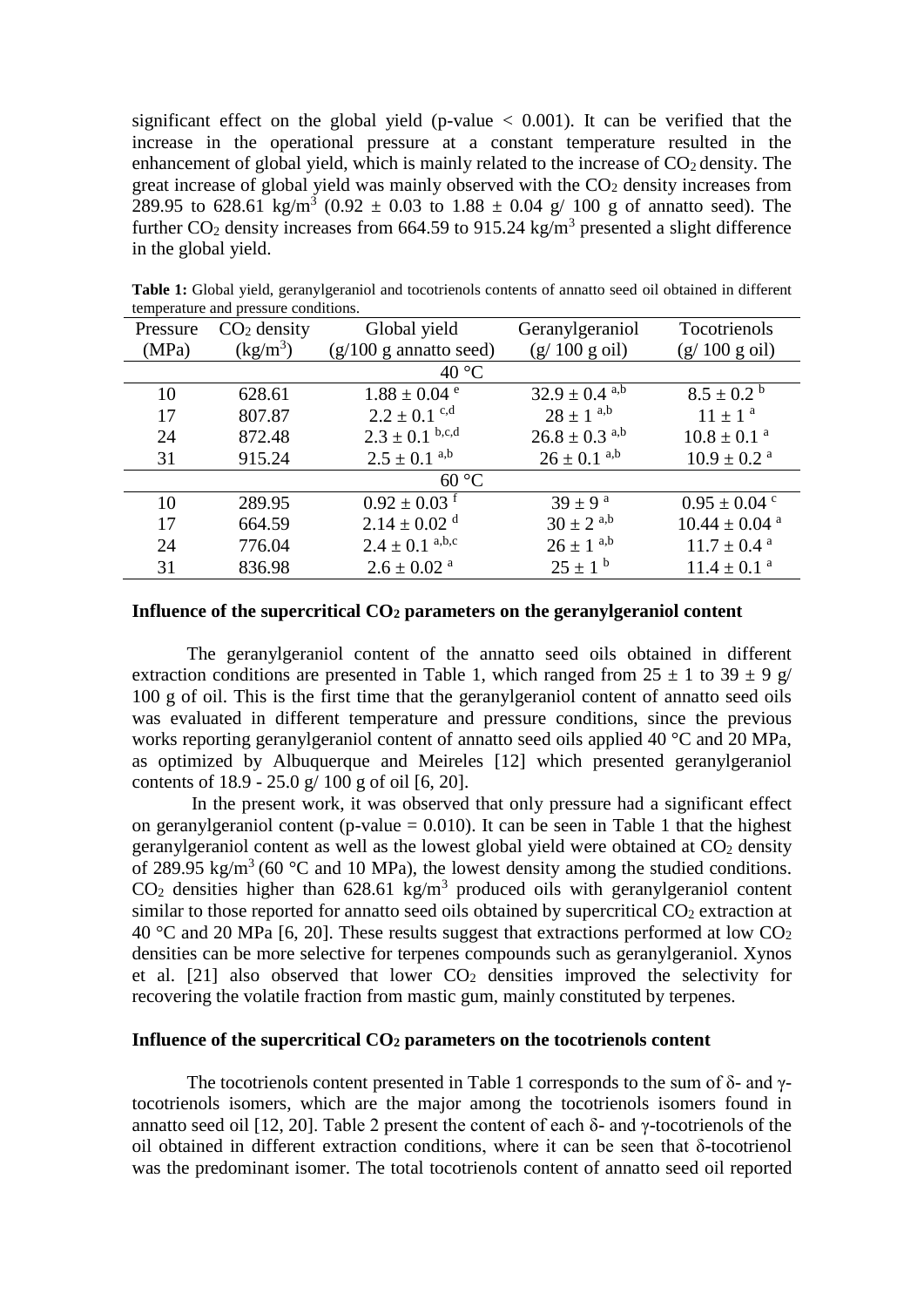in the literature  $(12.9 - 13.7 \text{ g} / 100 \text{ g}$  of extract) [\[12,](#page-5-9) [20\]](#page-6-5) are similar to those reported in this work (Table 1).

| Pressure (MPa) | δ-tocotrienol  | $\gamma$ -tocotrienol | Total tocotrienols |  |  |  |
|----------------|----------------|-----------------------|--------------------|--|--|--|
|                | (mg/g of oil)  | (mg/g of oil)         | (mg/g of oil)      |  |  |  |
| $40^{\circ}$ C |                |                       |                    |  |  |  |
| 10             | $63 \pm 2$     | $21.5 \pm 0.3$        | $85 \pm 2$         |  |  |  |
| 17             | $80 \pm 4$     | $26 \pm 1$            | $107 \pm 5$        |  |  |  |
| 24             | $82 \pm 1$     | $26.2 \pm 0.5$        | $108 \pm 1$        |  |  |  |
| 31             | $83 \pm 1$     | $26 \pm 2$            | $109 \pm 2$        |  |  |  |
| 60 °C          |                |                       |                    |  |  |  |
| 10             | $7.3 \pm 0.3$  | $2.2 \pm 0.2$         | $9.5 \pm 0.3$      |  |  |  |
| 17             | $78.8 \pm 0.4$ | $25.62 \pm 0.05$      | $104.4 \pm 0.3$    |  |  |  |
| 24             | $89 \pm 3$     | $29 \pm 0.2$          | $117 \pm 3$        |  |  |  |
| 31             | $86.3 \pm 0.7$ | $27.5 \pm 0.7$        | $114 \pm 1$        |  |  |  |

**Table 2:** Tocotrienols content of annatto seed oil obtained in different temperature and pressure conditions.

It can be observed that the lowest total tocotrienols content of  $0.95 \pm 0.04$  g/ 100 g oil was obtained at the lowest  $CO_2$  density studied (289.95 kg/m<sup>3</sup>) while  $CO_2$  densities higher than  $628.61 \text{ kg/m}^3$  resulted oils with very similar tocotrienols content. It suggests that the solubility of tocotrienols is reduced in  $CO<sub>2</sub>$  densities lower than 664.59 kg/m<sup>3</sup>. Viganó et al. [\[19\]](#page-6-4) reported that passion fruit bagasse extract obtained by SFE using  $CO<sub>2</sub>$ densities lower than 748 kg/m<sup>3</sup> were more concentrated in tocols than those obtained at higher  $CO<sub>2</sub>$  densities and suggested that lower  $CO<sub>2</sub>$  densities are more selective for tocols. However, it is important to mention that the lowest  $CO<sub>2</sub>$  density studied by these authors was  $669 \text{ kg/m}^3$ .

These findings are import to stablish the operating conditions that allow obtaining annatto seed oils with different chemical compositions by varying temperature and pressure. The results of the present work demonstrated that at  $CO<sub>2</sub>$ density of 289.95 kg/m<sup>3</sup> it was possible to obtain an annatto seed oil with the highest geranylgeraniol content and the lowest tocotrienols content. Thus, a two-steps sequential  $CO<sub>2</sub>$  extraction can be useful to obtain fractions with different compositions, where a geranylgeraniol-rich fraction with low tocotrienols content is recovered at 60 °C and 10 MPa; and a tocotrienols-rich fraction is subsequently recovered at 40 °C and 24 MPa. Further experiments are needed in order to stablish the appropriate amount of solvent and time necessary for each step of the process. This information can be provided by kinetic experiments and analysis of the overall extraction curve.

## **CONCLUSION**

The results demonstrated that the supercritical  $CO<sub>2</sub>$  extraction performed at different operational conditions in terms of temperature and pressure resulted annatto seed oils with different chemical compositions. The oil obtained at low  $CO<sub>2</sub>$  density  $(289.95 \text{ kg/m}^3)$  resulted a fraction enriched in geranylgeraniol with a low tocotrienols content. This finding enables to stablish a two steps-sequential supercritical  $CO<sub>2</sub>$ extraction process to obtain a geranylgeraniol-rich fraction followed by a tocotrienolsrich fraction. From a biorefinery point of view, these results are a feasible strategy to diversify the annatto seed products as well as to improve its economics.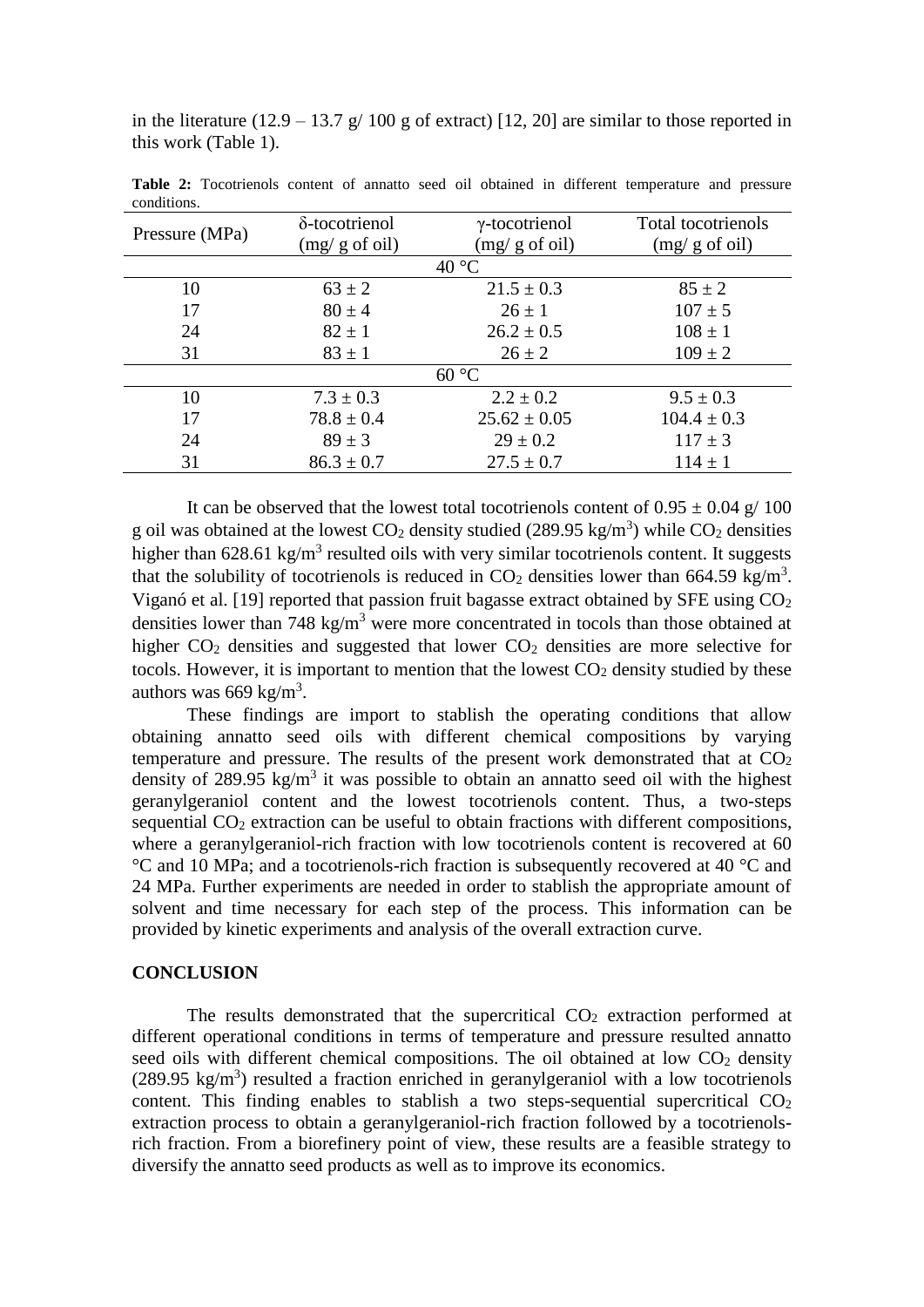# **ACKNOWLEDGMENTS**

Renata Vardanega thanks CNPq (grants 152148/2016-7) for the postdoctoral assistantship. M. Angela A. Meireles thanks CNPq for the productivity grant (302423/2015-0).

# **REREFENCES**

<span id="page-5-0"></span>[1] T. Taham, F.A. Cabral, M.A.S. Barrozo, Extraction of bixin from annatto seeds using combined technologies, The Journal of Supercritical Fluids, 100 (2015) 175-183.

[2] T. Taham, D.O. Silva, M.A.S. Barrozo, Improvement of bixin extraction from annatto seeds using a screen-topped spouted bed, Separation and Purification Technology, 158 (2016) 313-321.

<span id="page-5-7"></span>[3] L.M. Rodrigues, S.C. Alcázar-Alay, A.J. Petenate, M.A.A. Meireles, Bixin extraction from defatted annatto seeds, Comptes Rendus Chimie, 17 (2014) 268-283.

[4] S.C. Alcázar-Alay, J.F. Osorio-Tobón, T. Forster-Carneiro, M.A.A. Meireles, Obtaining bixin from semi-defatted annatto seeds by a mechanical method and solvent extraction: Process integration and economic evaluation, Food Research International, 99 (2017) 393-402.

<span id="page-5-1"></span>[5] E.K. Silva, M.T.M.S. Gomes, M.D. Hubinger, R.L. Cunha, M.A.A. Meireles, Ultrasound-assisted formation of annatto seed oil emulsions stabilized by biopolymers, Food Hydrocolloids, 47 (2015) 1-13.

<span id="page-5-2"></span>[6] E.K. Silva, G.L. Zabot, M.A. A. Meireles, Ultrasound-assisted encapsulation of annatto seed oil: Retention and release of a bioactive compound with functional activities, Food Research International, 78 (2015) 159-168.

<span id="page-5-3"></span>[7] E. Pierpaoli, V. Viola, A. Barucca, F. Orlando, F. Galli, M. Provinciali, Effect of annatto-tocotrienols supplementation on the development of mammary tumors in HER-2/neu transgenic mice, Carcinogenesis, 34 (2013) 1352-1360.

<span id="page-5-4"></span>[8] P. Giriwono, H. Shirakawa, Y. Ohsaki, S. Hata, H. Kuriyama, S. Sato, T. Goto, M. Komai, Dietary supplementation with geranylgeraniol suppresses lipopolysaccharideinduced inflammation via inhibition of nuclear factor-κB activation in rats, Eur J Nutr, 52 (2013) 1191-1199.

<span id="page-5-5"></span>[9] R. Menna-Barreto, G. Laranja, M. Silva, M. Coelho, M. Paes, M. Oliveira, S. De Castro, Anti-Trypanosoma cruzi activity of Pterodon pubescens seed oil: geranylgeraniol as the major bioactive component, Parasitology research, 103 (2008) 111-117.

<span id="page-5-6"></span>[10] R. Katuru, N.V. Fernandes, M. Elfakhani, D. Dutta, N. Mills, D.L. Hynds, C. King, H. Mo, Mevalonate depletion mediates the suppressive impact of geranylgeraniol on murine B16 melanoma cells, Experimental biology and medicine, 236 (2011) 604-613.

<span id="page-5-8"></span>[11] M.N. Moraes, G.L. Zabot, M.A.A. Meireles, Extraction of tocotrienols from annatto seeds by a pseudo continuously operated SFE process integrated with lowpressure solvent extraction for bixin production, The Journal of Supercritical Fluids, 96 (2015) 262-271.

<span id="page-5-9"></span>[12] C.L.C. Albuquerque, M.A.A. Meireles, Defatting of annatto seeds using supercritical carbon dioxide as a pretreatment for the production of bixin: Experimental, modeling and economic evaluation of the process, The Journal of Supercritical Fluids, 66 (2012) 86-95.

<span id="page-5-10"></span>[13] M.A.A. Meireles, C.L.C. Albuquerque, Processo de obtenção de óleo de urucum e sementes desengorduradas, in: INPI (Ed.), Brasil, 2013.